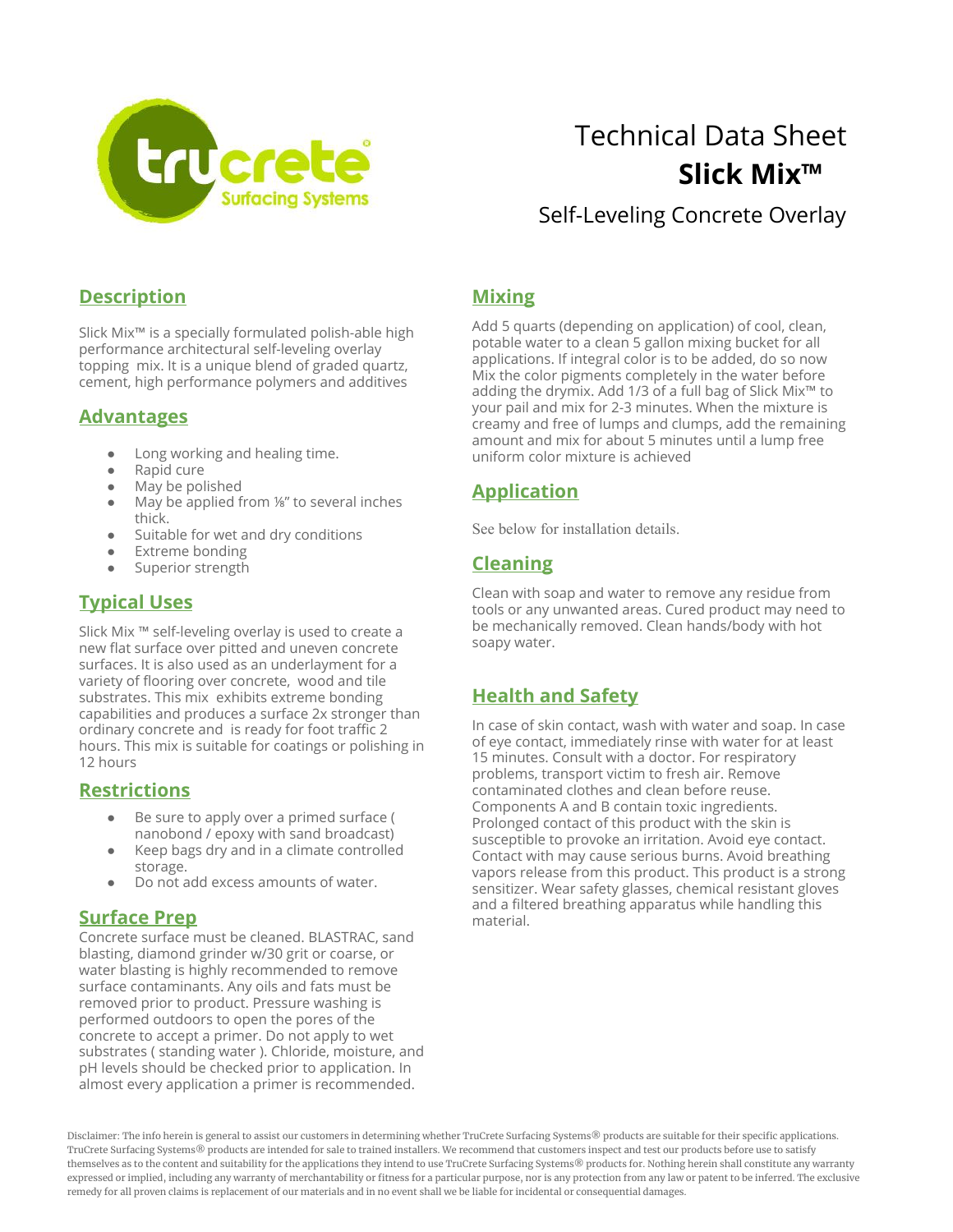| <b>Technical Data</b>   |                    |                                                                   |
|-------------------------|--------------------|-------------------------------------------------------------------|
| Appearance              |                    | <b>White Powder</b>                                               |
| Packaging               |                    | 50 lb bag                                                         |
| <b>Working Time</b>     |                    | 20 minutes @70                                                    |
| <b>Heal Time</b>        |                    | 20 minutes @70                                                    |
| Coverage                | 50 lb bag          | 25 sq ft @1/4"                                                    |
| Compressive<br>Strength | ASTM C109          | 1 day - 3490 psi<br>7 days - 5005<br>psi<br>28 days - 6950<br>psi |
| Tensile Strength        | ASTM C190          | 7 days - 235 psi<br>28 days - 390<br>psi                          |
| Flexural<br>Strength    | ASTM C348          | 28 days - 1400<br>psi                                             |
| Density                 |                    | 7 days -<br>1.17g/cm3<br>28 days - 1.85<br>g/cm3                  |
| Abrasion<br>Resistance  | <b>ASTM D-4060</b> | 28 days - 15%<br>loss                                             |
| Shear Bond              |                    | 7 days - 2150<br>psi<br>28 days - 2800<br>psi                     |
| Cohesive                |                    | 7 days - 54 psi<br>28 days - 99 psi                               |

# **Application**

- Be sure to close all doors/windows and turn off any fans
- You may move the mixed bucket of Slick Mix™ by using a dolly or carry by hand to the application site.
- Map out the room to make sure you don't work yourself into a corner. You always want to work from along the furthest wall and move out of a room.
- Everyone involved in the application should be in spike shoes.
- Pour a ribbon of Slick Mix<sup>™</sup> along the wall and use a gauge rake to spread material at the correct thickness desired.
- Gently rest a smoothing trowel with light pressure over the gauged Slick Mix™ and make one pass from wall to wall working your way out of the room. This helps release entrapped air from the surface tension and helps with the leveling process.
- Use a 1.25" superfine metal spiked roller over the entire area to blend out any unwanted water marks left by the gauge rake and smoothing trowel to give a more uniform floor finish.
- When you are pouring the next batch of Slick Mix<sup>™</sup> be sure to pour a ribbon into the existing batch that's been applied onto the floor and do the same steps over.
- Be sure to clean all tools during and

# **Finishes: Polishing / Staining / Sealing Slick Mix™ polishable self leveling**

#### **concrete overlay.**

- **Polishing**: May be Polished within 24 hours using standard polishing techniques. Be aware you must use a 40-60 grit metal diamond wheel to cut the floor to remove the laitance and polymer along the top surface.
- **Staining:** Be sure to sand floor using a 120 grit to remove any laitance from surface and open the pores of the Slick Mix™. You may use either Tru-Acid Stain™ or Infused™ Acrylic Water Based Stain. Infused™ will gives you more freedom and allows you to apply more pure colors to desired finish. Tru-Acid Stain™ will give you more of a natural earth tone finish and does not need to be neutralized ( wipe down only ).
- **Sealing:** There are many different ways to seal the floor using our acrylics and resins. We suggest using clear Infused™ Water Based Acrylic Stain to encapsulate and protect the color you choose from darkening or shading before putting any resin based material on top.

Disclaimer: The info herein is general to assist our customers in determining whether TruCrete Surfacing Systems® products are suitable for their specific applications. TruCrete Surfacing Systems® products are intended for sale to trained installers. We recommend that customers inspect and test our products before use to satisfy themselves as to the content and suitability for the applications they intend to use TruCrete Surfacing Systems® products for. Nothing herein shall constitute any warranty expressed or implied, including any warranty of merchantability or fitness for a particular purpose, nor is any protection from any law or patent to be inferred. The exclusive remedy for all proven claims is replacement of our materials and in no event shall we be liable for incidental or consequential damages.